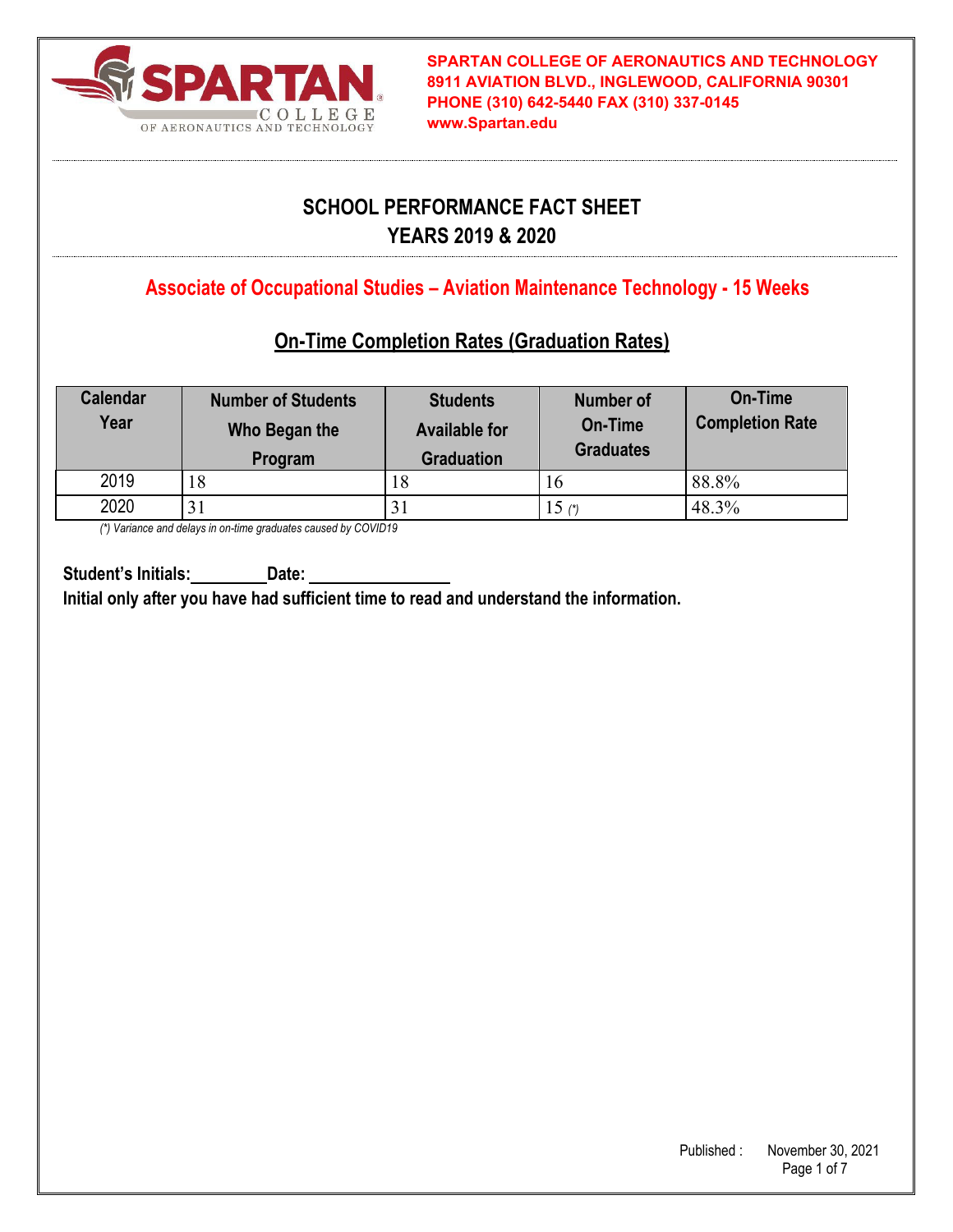

**SPARTAN COLLEGE OF AERONAUTICS AND TECHNOLOGY 8911 AVIATION BLVD., INGLEWOOD, CALIFORNIA 90301 PHONE (310) 642-5440 FAX (310) 337-0145** www.Spartan.edu

### **Job Placement Rates**

| <b>Calendar</b><br>Year | <b>Number of</b><br><b>Students</b><br><b>Who Began</b><br>Program | <b>Number of</b><br><b>Graduates</b> | <b>Graduates</b><br><b>Available for</b><br><b>Employment</b> | <b>Graduates</b><br><b>Employed in the</b><br><b>Field</b> | <b>Placement Rate %</b><br><b>Employed in the</b><br><b>Field</b> |
|-------------------------|--------------------------------------------------------------------|--------------------------------------|---------------------------------------------------------------|------------------------------------------------------------|-------------------------------------------------------------------|
| 2019                    | 18                                                                 | 16                                   | 16                                                            |                                                            | 18.75%                                                            |
| 2020                    | 31                                                                 | 15                                   | 15                                                            |                                                            | 40.00%                                                            |

You may obtain from the institution a list of the employment positions determined to be in the field for which a student received education and training. To obtain this list, please ask an institutional representative or you can review the list the on the institutions website at www.spartan.edu/gainful-employment-LA.

### **Gainfully Employed Categories** *(includes data for the two calendar years prior to reporting)*

| <b>Calendar Year</b> | <b>Graduate Employed in</b> | <b>Graduates Employed in the</b> | <b>Total Graduates</b> |
|----------------------|-----------------------------|----------------------------------|------------------------|
|                      | the Field                   | Field at Least 30 Hours Per      | <b>Employed in the</b> |
|                      | 20-29 Hours Per             | <b>Week</b>                      | <b>Field</b>           |
|                      | <b>Week</b>                 |                                  |                        |
| 2019                 |                             |                                  |                        |
| 2020                 |                             |                                  |                        |

#### **Part-Time vs. Full-Time Employment**

### **Single Position vs. Concurrent Aggregated Position**

| <b>Calendar Year</b> | <b>Graduates Employed</b><br>in the Field in a Single<br><b>Position</b> | <b>Graduates Employed in the</b><br><b>Field in Concurrent Aggregated</b><br><b>Positions</b> | <b>Total Graduates</b><br><b>Employed in the</b><br><b>Field</b> |
|----------------------|--------------------------------------------------------------------------|-----------------------------------------------------------------------------------------------|------------------------------------------------------------------|
| 2019                 |                                                                          |                                                                                               |                                                                  |
| 2020                 |                                                                          |                                                                                               |                                                                  |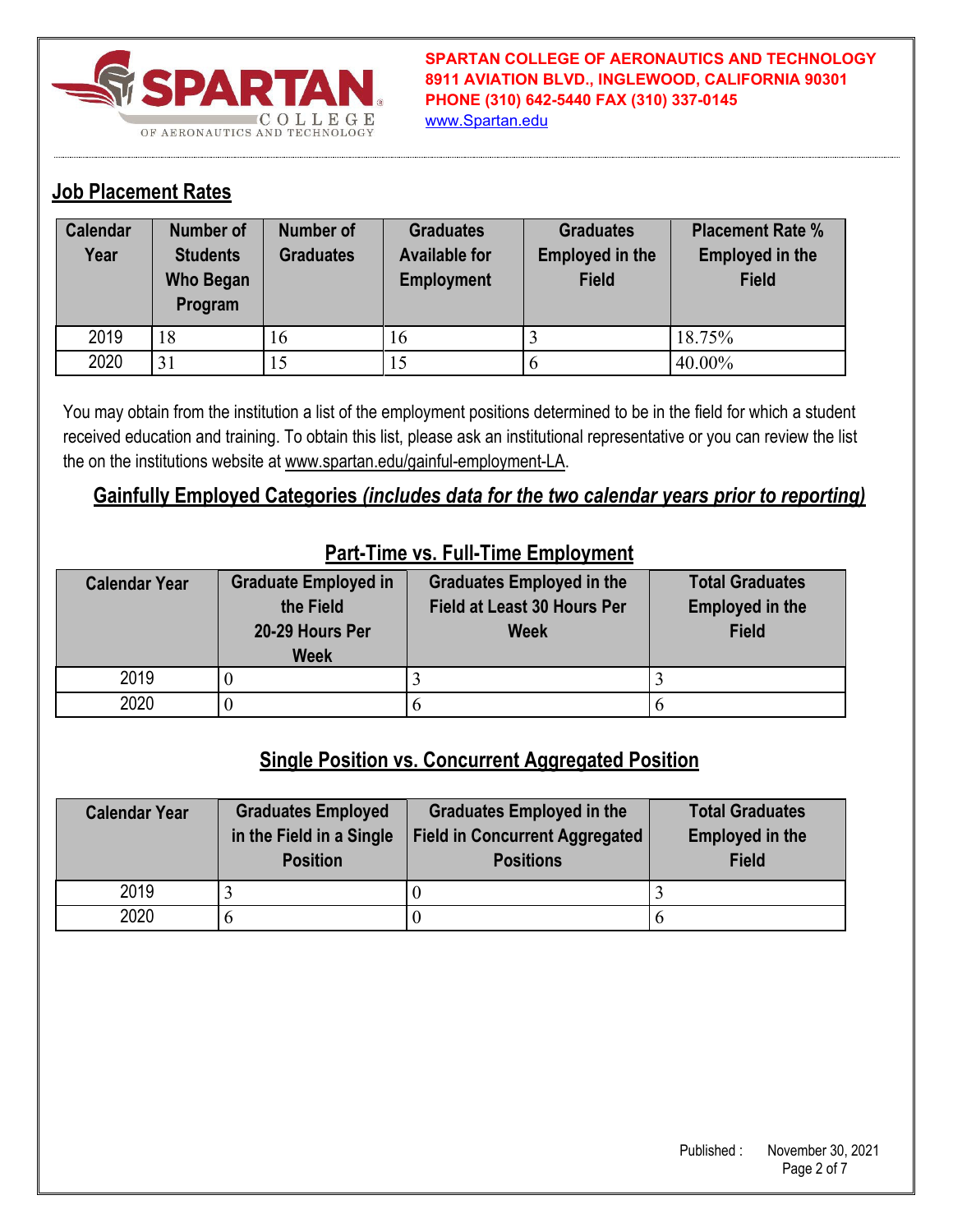

**SPARTAN COLLEGE OF AERONAUTICS AND TECHNOLOGY 8911 AVIATION BLVD., INGLEWOOD, CALIFORNIA 90301 PHONE (310) 642-5440 FAX (310) 337-0145**

#### www.Spartan.edu

### **Self-Employed / Freelance Positions**

| <b>Calendar Year</b> | <b>Graduates Employed who are Self-</b><br><b>Employed or Working Freelance</b> | <b>Total Graduates</b><br><b>Employed in the Field</b> |
|----------------------|---------------------------------------------------------------------------------|--------------------------------------------------------|
| 2019                 |                                                                                 |                                                        |
| 2020                 |                                                                                 |                                                        |

### **Institutional Employment**

| <b>Calendar Year</b> | <b>Graduates Employed in the Field who are</b><br><b>Employed by the Institution, an Employer</b><br>Owned by the Institution, or an Employer who<br><b>Shares Ownership with the</b><br>Institution. | <b>Total Graduates</b><br><b>Employed in the Field</b> |
|----------------------|-------------------------------------------------------------------------------------------------------------------------------------------------------------------------------------------------------|--------------------------------------------------------|
| 2019                 |                                                                                                                                                                                                       |                                                        |
| 2020                 |                                                                                                                                                                                                       | h                                                      |

**Student's Initials: Date: Initial only after you have had sufficient time to read and understand the information.** 

#### **License Examination Passage Rates** *(includes data for the two calendar years prior to reporting)*

| <b>Calendar</b><br>Year | <b>Number of</b><br><b>Graduates in</b><br><b>Calendar Year</b> | <b>of</b><br><b>Number</b><br><b>Graduates</b><br><b>Taking Exam</b> | <b>Number Who</b><br><b>Passed First</b><br><b>Available Exam</b><br><b>Exam</b> | <b>Number Who</b><br><b>Failed First</b><br><b>Available</b><br><b>Exam</b> | <b>Passage</b><br>Rate |
|-------------------------|-----------------------------------------------------------------|----------------------------------------------------------------------|----------------------------------------------------------------------------------|-----------------------------------------------------------------------------|------------------------|
| 2019 $(*)$              |                                                                 |                                                                      |                                                                                  |                                                                             |                        |
| 2020 $(*)$              |                                                                 |                                                                      |                                                                                  |                                                                             |                        |

\*Examination Passage Rates: The Airframe & Power Plant Diploma program does not lead to employment for which passage of a state licensing examination is required.

**Student's Initials: Date: Initial only after you have had sufficient time to read and understand the information.**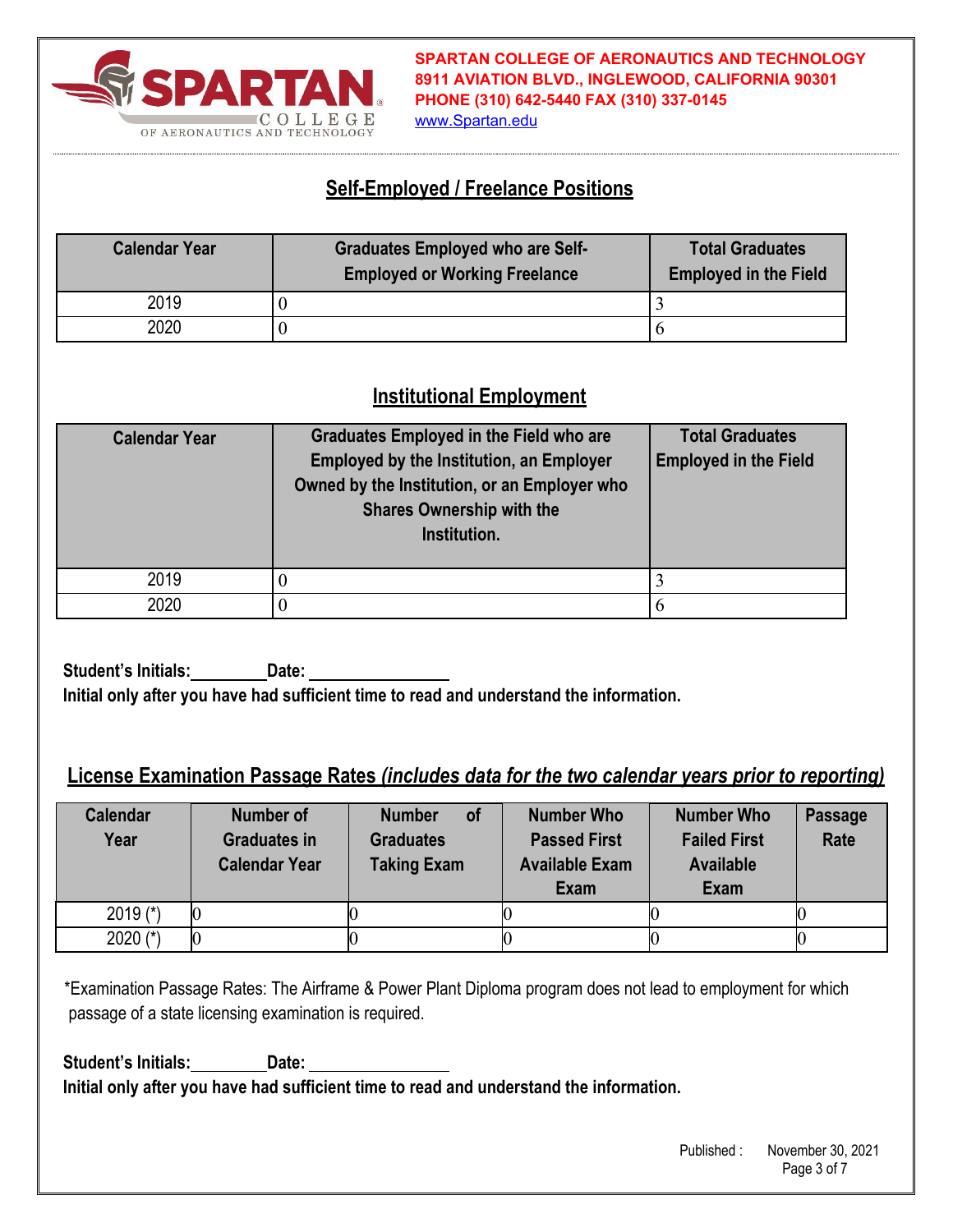

www.Spartan.edu

### **Salary and Wage Information**

**Annual salary and wages reported for graduates employed in the field.** 

| <b>Calendar</b><br>Year | <b>Graduates</b><br><b>Available for</b><br><b>Employment</b> | <b>Graduates</b><br><b>Employed in</b><br><b>Field</b> | \$20,001<br>\$25,000 | \$25,001<br>$\blacksquare$<br>\$30,000 | \$30,001<br>\$35,000 | \$35,001<br>$\blacksquare$<br>\$40,000 | \$40,001<br>\$45,000 |
|-------------------------|---------------------------------------------------------------|--------------------------------------------------------|----------------------|----------------------------------------|----------------------|----------------------------------------|----------------------|
| 2019                    | 16                                                            |                                                        | 0                    | $\theta$                               |                      |                                        |                      |
| 2020                    | 15                                                            |                                                        | 0                    | U                                      |                      |                                        |                      |

| \$45,001<br>٠<br>\$50,000 | \$50,001<br>\$55,000 | \$55,001<br>\$60,000 | \$60,001<br>\$65,000 | \$65,001<br>\$70,000 | \$70,001<br>\$75,000 | \$75,001<br>\$80,000 | <b>No Salary</b><br><b>Information</b><br><b>Reported</b> |
|---------------------------|----------------------|----------------------|----------------------|----------------------|----------------------|----------------------|-----------------------------------------------------------|
|                           |                      |                      |                      |                      |                      |                      | U                                                         |
|                           |                      |                      |                      | v                    |                      | $\theta$             | U                                                         |

A list of sources used to substantiate salary disclosures is available from the school at www.spartan.edu/placementgraduation-la.

Student's Initials:\_\_\_\_\_\_\_\_ Date: **Initial only after you have had sufficient time to read and understand the information.** 

## **Cost of Educational Program**

Total charges for the program for students completing on-time in 2019: \$10,314, 2020: \$10,788. Additional charges may be incurred if the program is not completed on-time.

Student's Initials: Date: **Initial only after you have had sufficient time to read and understand the information.**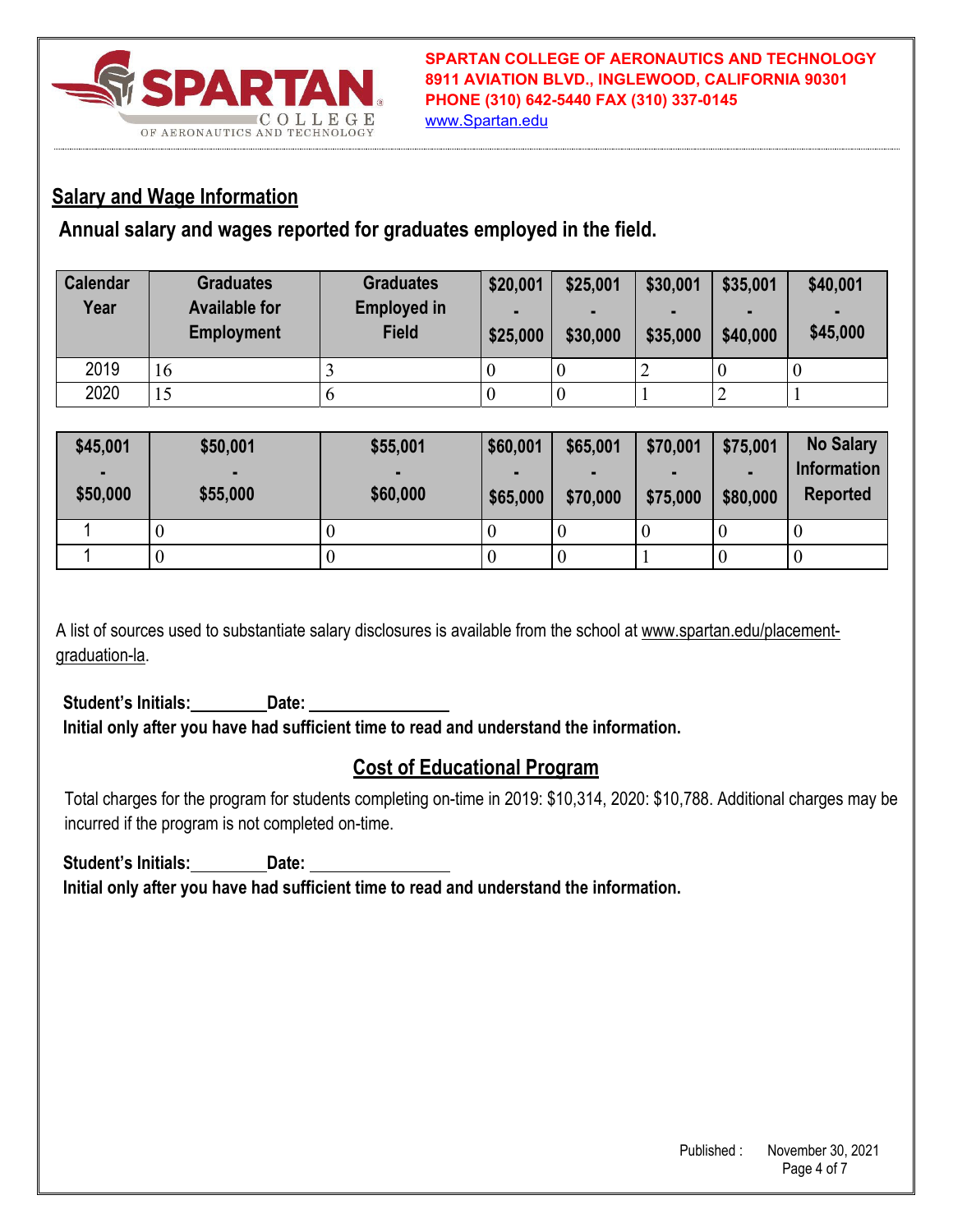| <b>Calendar</b><br>Year | Most recent three year<br>cohort default rate, as<br>reported by the United<br><b>State Department of</b><br>Education. <sup>1</sup> | The percentage of<br>enrolled students<br>in 2020 receiving<br>federal student<br>loans to pay for<br>this program. | The average amount<br>of federal student<br>loan debt of 2020<br>graduates who took<br>out federal student<br>loans at this<br>institution. | The percentage of<br>graduates in 2020 who<br>took out federal<br>student loans to pay<br>for this<br>program. |
|-------------------------|--------------------------------------------------------------------------------------------------------------------------------------|---------------------------------------------------------------------------------------------------------------------|---------------------------------------------------------------------------------------------------------------------------------------------|----------------------------------------------------------------------------------------------------------------|
| 2019                    | 3.94%                                                                                                                                | 72.0%                                                                                                               | \$7,426                                                                                                                                     | 72.0%                                                                                                          |
| 2020                    | 1.50%                                                                                                                                | 55.0%                                                                                                               | \$8,807                                                                                                                                     | 55.0%                                                                                                          |

## **Federal Student Loan Debt**

**<sup>1</sup>**The percentage of students who defaulted on their federal student loans is called the Cohort Default Rate (CDR). It shows the percentage of this school's students who were more than 270 days (9 months) behind on their federal student loans within three years of when the first payment was due. This is the most recent CDR reported by the U.S. Department of Education.

#### **Student's Initials: Date: Initial only after you have had sufficient time to read and understand the information.**

This fact sheet is filed with the Bureau for Private Postsecondary Education. Regardless of any information you may have relating to completion rates, placement rates, starting salaries, or license exam passage rates, this fact sheet contains the information as calculated pursuant to state law.

Any questions a student may have regarding this fact sheet that have not been satisfactorily answered by the institution may be directed to the Bureau for Private Postsecondary Education at 1747 N Market Blvd, Suite 225, Sacramento, CA 95834, www.bppe.ca.gov, toll-free telephone number (888) 370-7589, (916) 574-8900, or by fax (916) 263-1897.

Student Name - Print

Student Signature Date Date Controllers and Date Date Date

School Official Date Date Contract Contract Contract Contract Contract Contract Contract Contract Contract Contract Contract Contract Contract Contract Contract Contract Contract Contract Contract Contract Contract Contrac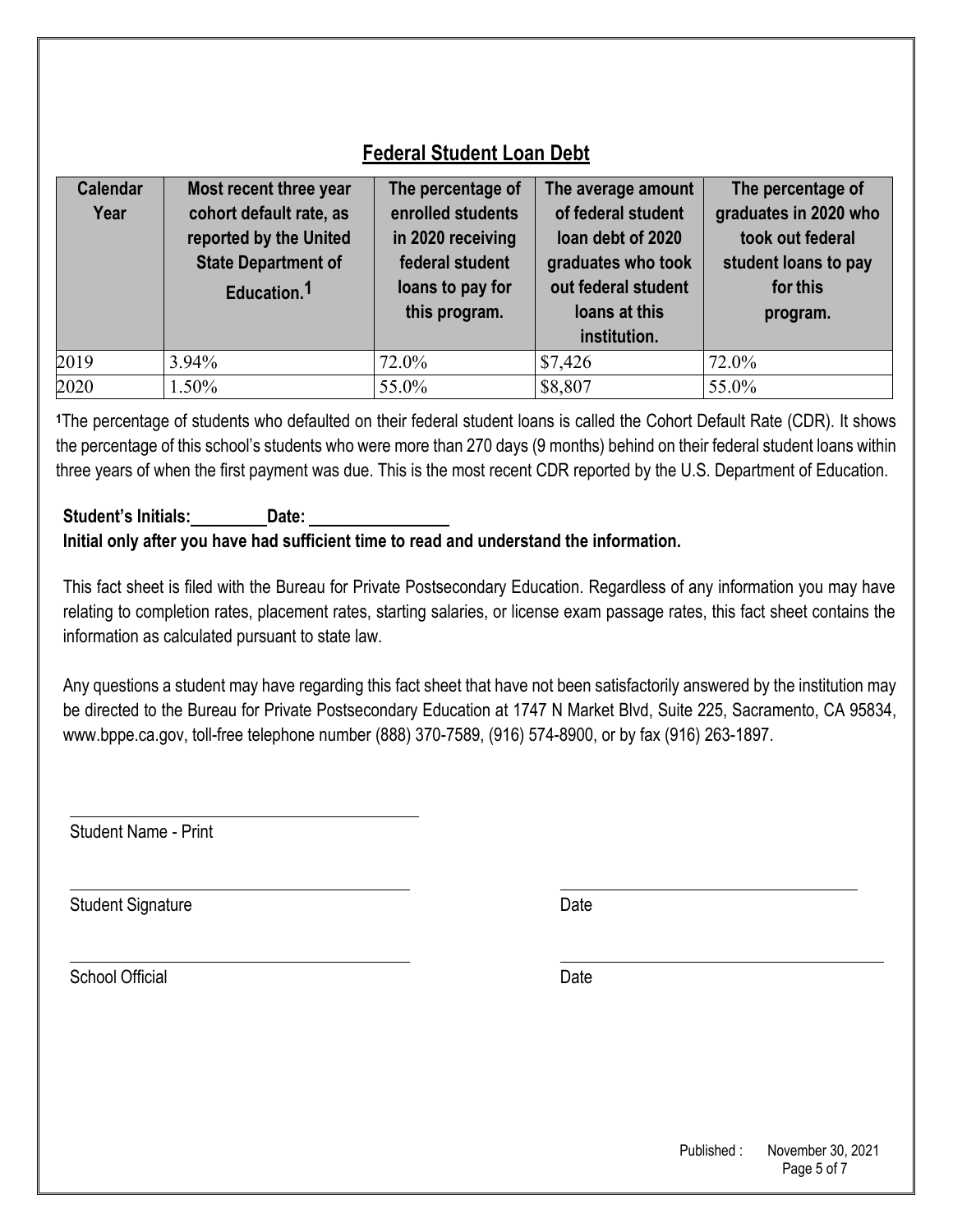

**SPARTAN COLLEGE OF AERONAUTICS AND TECHNOLOGY 8911 AVIATION BLVD., INGLEWOOD, CALIFORNIA 90301 PHONE (310) 642-5440 FAX (310) 337-0145**

www.Spartan.edu

# **Definitions**

- "Number of Students Who Began the Program" means the number of students who began a program who were scheduled to complete the program within 100% of the published program length within the reporting calendar year and excludes all students who cancelled during the cancellation period.
- "Students Available for Graduation" is the number of students who began the program minus the number of students who have died, been incarcerated, or been called to active military duty.
- "Number of On-time Graduates" is the number of students who completed the program within 100% of the published program length within the reporting calendar year.
- "On-time Completion Rate" is the number of on-time graduates divided by the number of students available for graduation.
- "150% Graduates" is the number of students who completed the program within 150% of the program length (includes on-time graduates).
- "150% Completion Rate" is the number of students who completed the program in the reported calendar year within 150% of the published program length, including on-time graduates, divided by the number of students available for graduation.
- "Graduates Available for Employment" means the number of graduates minus the number of graduates unavailable for employment.
- "Graduates Unavailable for Employment" means the graduates who, after graduation, die, become incarcerated, are called to active military duty, are international students that leave the United States or do not have a visa allowing employment in the United States, or are continuing their education in an accredited or bureau-approved postsecondary institution.
- "Graduates Employed in the Field" means graduates who beginning within six months after a student completes the applicable educational program are gainfully employed, whose employment has been reported, and for whom the institution has documented verification of employment. For occupations for which the state requires passing an examination, the six months period begins after the announcement of the examination results for the first examination available after a student completes an applicable educational program.
- "Placement Rate Employed in the Field" is calculated by dividing the number of graduates gainfully employed in the field by the number of graduates available for employment.
- "Number of Graduates Taking Exam" is the number of graduates who took the first available exam in the reported calendar year.
- "First Available Exam Date" is the date for the first available exam after a student completed a program.
- "Passage Rate" is calculated by dividing the number of graduates who passed the exam by the number of graduates who took the reported licensing exam.
- "Number Who Passed First Available Exam" is the number of graduates who took and passed the first available licensing exam after completing the program.
- "Salary" is as reported by graduate or graduate's employer.
- "No Salary Information Reported" is the number of graduates for whom, after making reasonable attempts, the school was not able to obtain salary information.